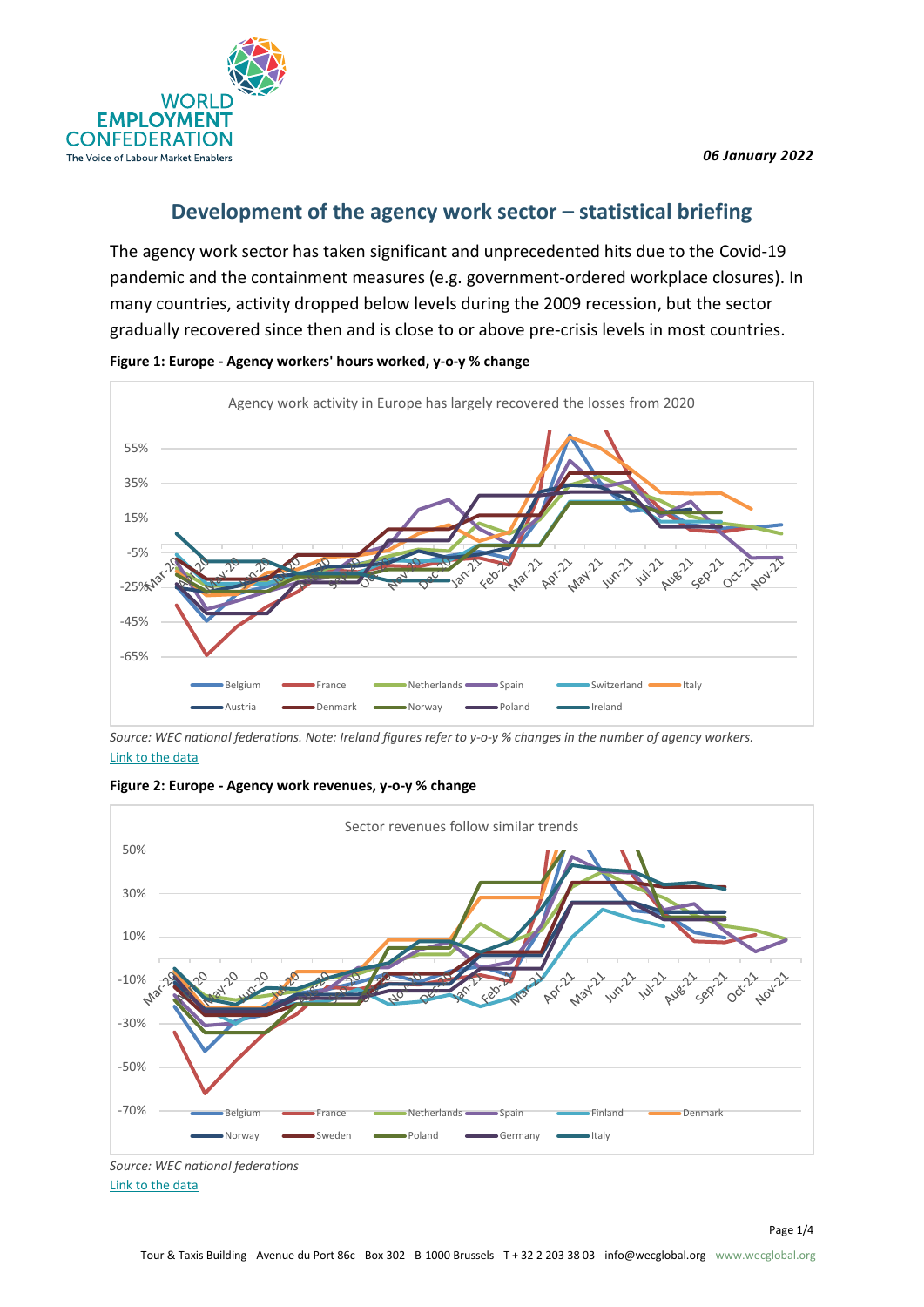

#### *06 January 2022*



#### **Figure 3: USA - ASA Staffing Index, 2009, 2020 & 2021**

*Source[: https://americanstaffing.net/staffing-research-data/asa-data-dashboard/asa-staffing-index/](https://americanstaffing.net/staffing-research-data/asa-data-dashboard/asa-staffing-index/)*





*Source: Canada (volume of labour supplied by staffing agencies, y-o-y % change): [SIA Canadian Staffing Index.](https://acsess.org/staffing/overview) Japan (Dispatched workers from temporary labour agencies, y-o-y % change)[: Japan statistical office, monthly LFS.](https://www.e-stat.go.jp/en/stat-search/files?page=1&layout=datalist&toukei=00200531&tstat=000000110001&cycle=1&tclass1=000001040276&tclass2=000001040283&tclass3=000001040284&tclass4val=0) Chile (Agency workers in full-time equivalents, y-o-y % change): AGEST*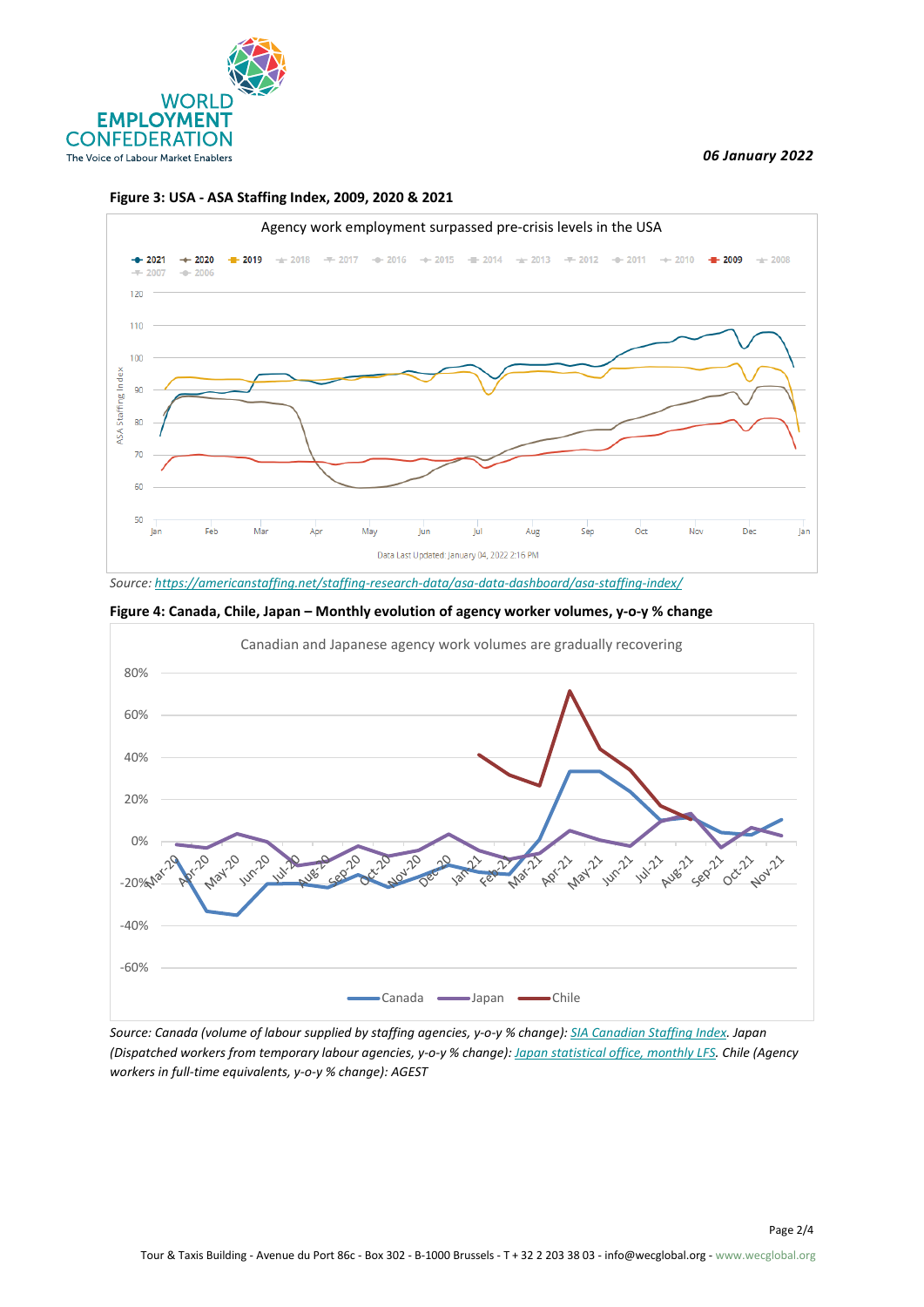

## **Global Financial Crisis vs. Covid-19 Crisis**

In comparison to the Global Financial Crisis, the 2020 crisis resulted in steeper drops in agency work activity and GDP in Europe and the US (Figure 5 & 6). The second quarter of 2020 was the lowest point in the downturn. At the same time, the economy and the sector are recovering at a quicker pace than 10 years ago. The European and US agency work markets are growing again on a year-to-year basis since the first quarter of 2021 and are close to or above pre-crisis levels again.



### **Figure 5: Europe – Agency work activity vs. GDP growth, 2008-2021, y-o-y % change**

*Source: WEC National Federations and Eurostat.* [Link to the data](https://infowecglobal.sharepoint.com/:x:/g/EcXamdn20uhNtYJkrsE2DekBTsCF8HgTWQ4zwkj4KJNB8w?rtime=6R9KGfcY2Eg)





*Source: American Staffing Association and Federal Reserve Bank of St Louis.* [Link to the data](https://infowecglobal.sharepoint.com/:x:/g/EcXamdn20uhNtYJkrsE2DekBTsCF8HgTWQ4zwkj4KJNB8w?rtime=6R9KGfcY2Eg)